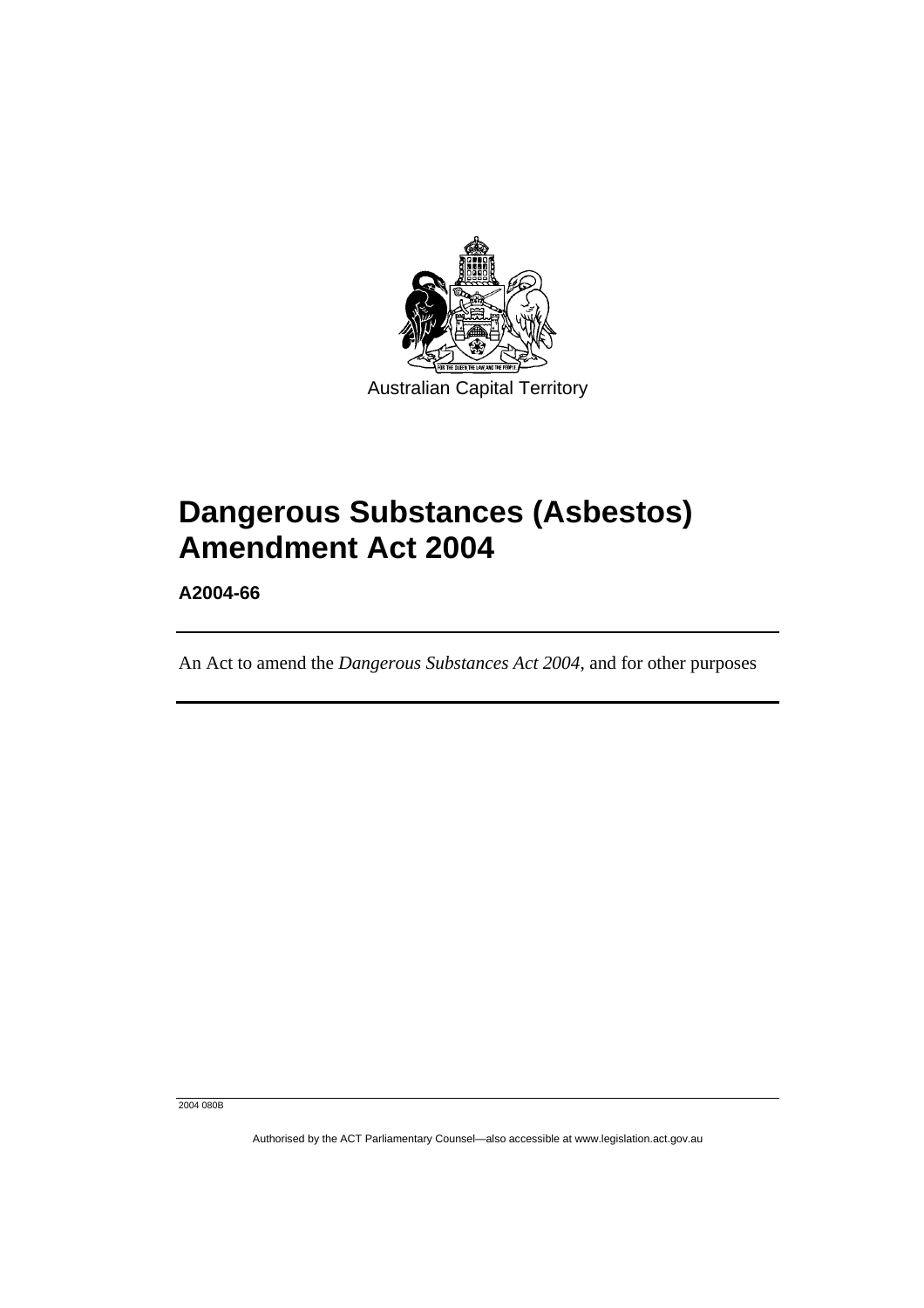### **Preamble**

- 1 Substantial medical and scientific evidence indicates that exposure to asbestos fibres significantly increases the risk of contracting cancer and other debilitating or fatal diseases, including asbestosis.
- 2 Measures have been taken to remove loose asbestos from ACT houses. Measures have also been taken to reduce the risk of asbestos exposure for school children and to tell builders about the risks associated with asbestos.
- 3 Asbestos products were commonly used in private and public buildings for fireproofing, soundproofing, decoration, thermal insulation and other purposes.
- 4 When asbestos products deteriorate or become loose, damaged, or friable, they release asbestos fibres into the air. This may result in exposure of people to potentially hazardous levels of asbestos.
- 5 It is vital for the health and safety of the public to identify the location and condition of asbestos products that may be a risk for the public in order to begin to remove or control asbestos as needed and to ensure that, when repairs or renovations are undertaken, any asbestos products present are properly handled.
- 6 The Legislative Assembly declares that it is the public policy of the Territory to ensure that the removal of asbestos, and any work in relation to asbestos, is done properly to safeguard public health and safety.

The Legislative Assembly for the Australian Capital Territory enacts as follows: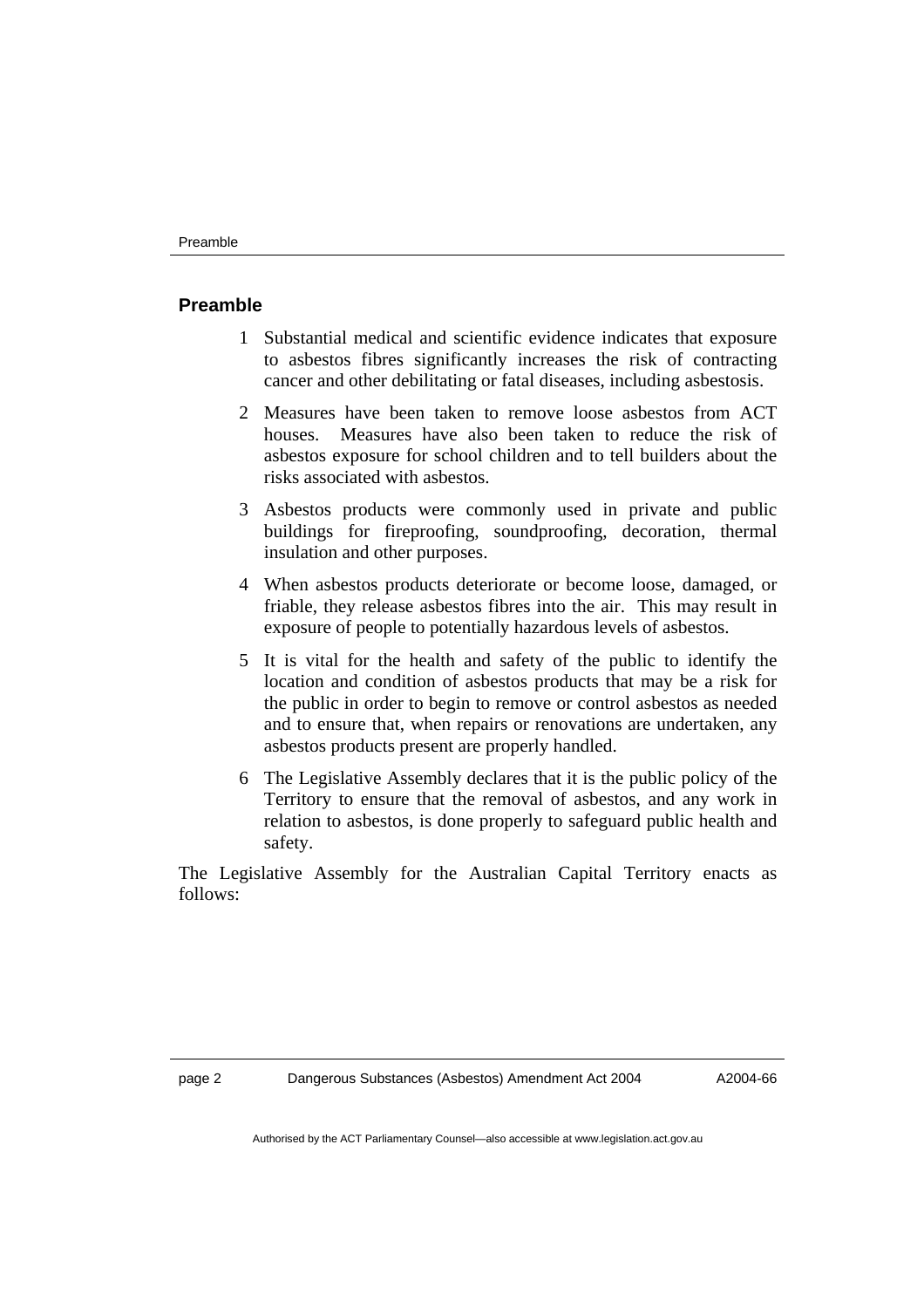# This Act is the *Dangerous Substances (Asbestos) Amendment Act 2004*. **2 Commencement**  (1) This Act (other than section 5, section 6, section 7 and schedule 1) commences on the day after its notification day. *Note* The naming and commencement provisions automatically commence on the notification day (see Legislation Act, s 75 (1)). (2) Schedule 1 commences on 1 September 2004. (3) Section 5 commences on a day fixed by the Minister by written notice. *Note 1* A single day or time may be fixed, or different days or times may be fixed, for the commencement of different provisions (see Legislation Act, s 77 (1)). *Note* 2 If a provision has not commenced within 6 months beginning on the notification day, it automatically commences on the first day after that period (see Legislation Act, s 79). (4) Section 6 and section 7 commence on a day fixed by the Minister by written notice. (5) If section 6 or section 7 has not commenced before 16 January 2006, it automatically commences on that day. (6) The Legislation Act, section 79 (Automatic commencement of postponed law) does not apply to section 6 or section 7. **3 Legislation amended**  This Act amends the *Dangerous Substances Act 2004*. *Note* This Act also amends the *Building Act 2004* and the *Building Regulations 2004* (see sch 1).

**1 Name of Act** 

A2004-66

Dangerous Substances (Asbestos) Amendment Act 2004

page 3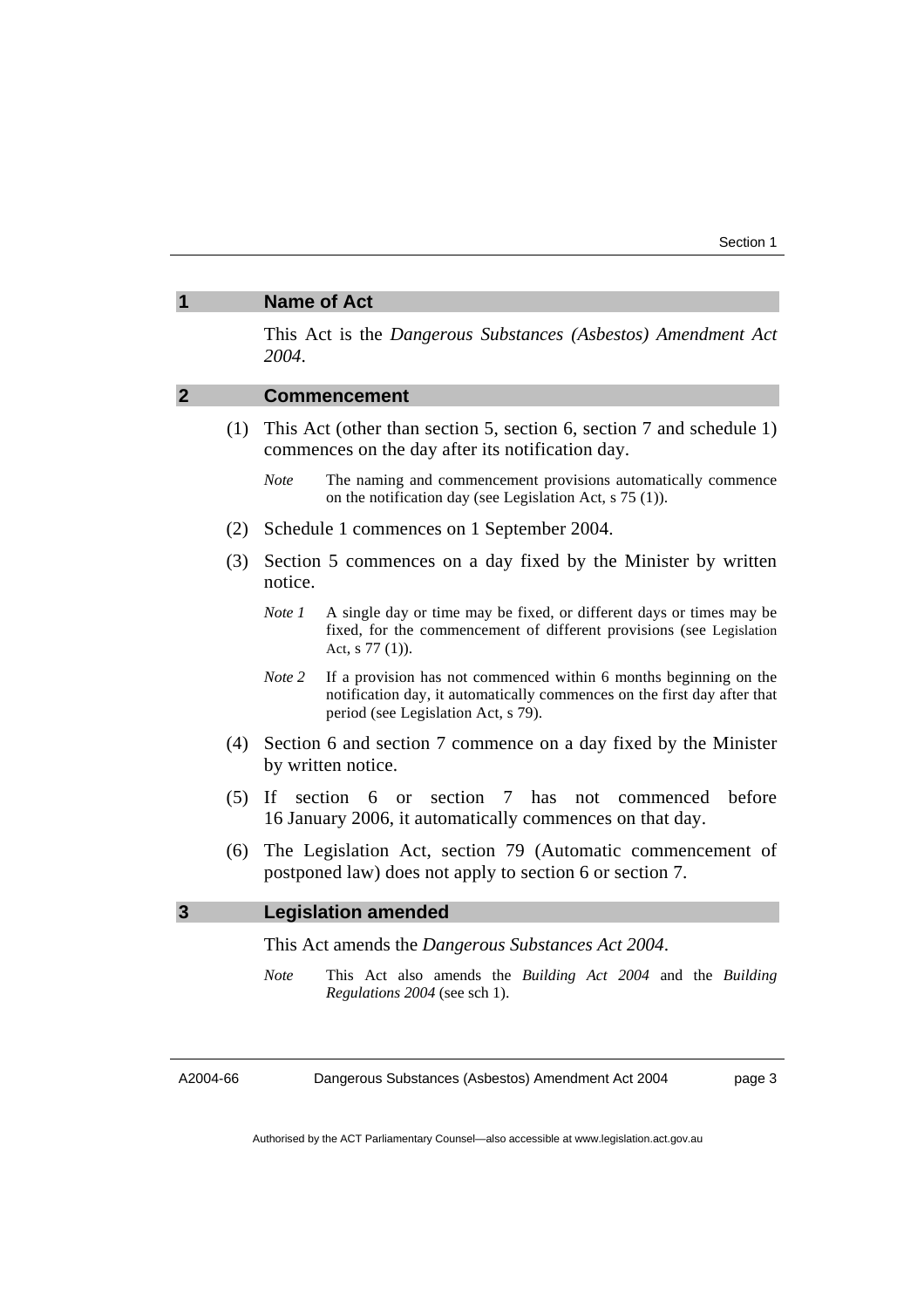Section 4

#### **4 New chapter 3A**

*insert* 

# **Chapter 3A Asbestos**

# **Part 3A.1 Important concepts**

# **47A Meaning of** *asbestos* **and** *asbestos product*

In this Act:

*asbestos* means the fibrous form of the mineral silicates belonging to the serpentine and amphibole groups of rock-forming minerals, including the following:

- (a) actinolite;
- (b) amosite (brown asbestos);
- (c) anthophyllite;
- (d) chrysotile (white asbestos);
- (e) crocidolite (blue asbestos);
- (f) tremolite;

and includes any asbestos product.

*asbestos product* means anything that contains asbestos.

#### **Example of asbestos product**

a material formed by mixing asbestos fibres with plaster, cellulose, clay or an adhesive product

*Note* An example is part of the Act, is not exhaustive and may extend, but does not limit, the meaning of the provision in which it appears (see Legislation Act, s 126 and s 132).

page 4 Dangerous Substances (Asbestos) Amendment Act 2004

A2004-66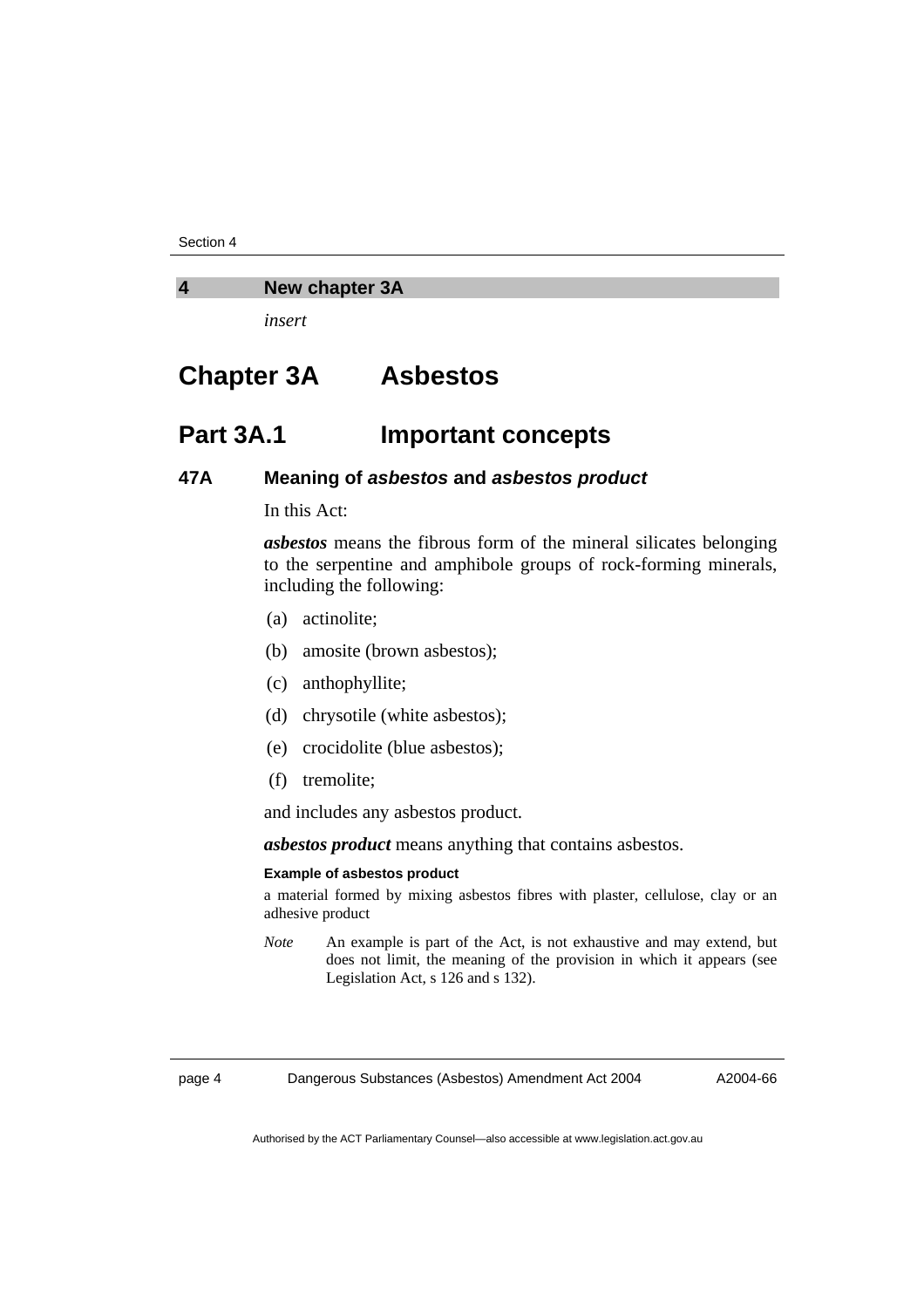# **Part 3A.2 The task force**

# **47B Establishment of task force**

The Asbestos Assessment Task Force (the *task force*) is established.

#### **47C Members of task force**

The task force has the following members:

- (a) the chief executive of each administrative unit, or a representative of the chief executive;
- (b) the general manager of the Australian Capital Territory Insurance Authority, or a representative of the general manager;
- (c) anyone else appointed by the Minister.
- *Note 1* For the making of appointments (including acting appointments), see Legislation Act, pt 19.3.
- *Note 2* In particular, an appointment may be made by naming a person or nominating the occupant of a position (see s 207).
- *Note 3* Certain Ministerial appointments require consultation with an Assembly committee and are disallowable (see Legislation Act, div 19.3.3).

# **47D Chairperson of task force**

The Minister must appoint a member to be chairperson of the task force.

# **47E Role of task force**

- (1) The role of the task force is to analyse the extent and impact of asbestos in the ACT and prepare a report of the analysis.
- (2) The analysis must—
	- (a) be based on empirical data; and
	- (b) include an assessment of risks of exposure to asbestos; and

A2004-66 Dangerous Substances (Asbestos) Amendment Act 2004 page 5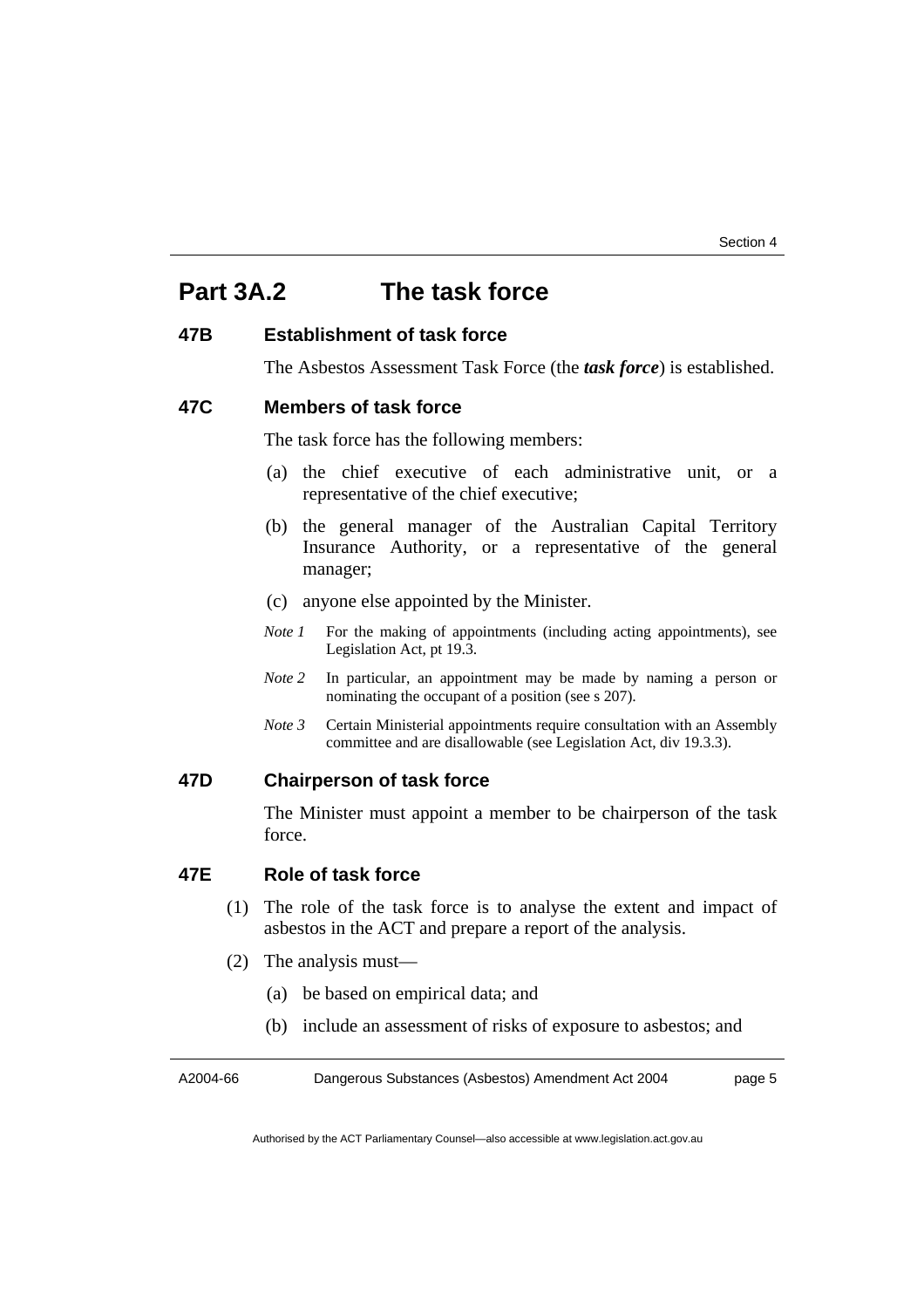- (c) include strategies for the inspection, reduction and control required for managing risks identified; and
- (d) identify high-risk areas; and
- (e) for each high-risk area, identify strategies for increasing public awareness about risks associated with asbestos; and
- (f) make recommendations about the regulations to be made for
	- section 47J (4) (Liability of owners and occupiers to inform)
	- section 47K (4) (Liability of owners and occupiers to inspect).
- (3) To get empirical data, the task force must arrange for the inspection of a representative sample of buildings.
- (4) The task force may do anything else it considers appropriate to carry out the analysis, and may otherwise carry out the analysis as it considers appropriate.

# **47F Arrangements for use of inspectors etc**

- (1) The task force may arrange with the chief executive to use inspectors to assist the task force with the analysis.
- (2) For the analysis, an inspector may—
	- (a) at any reasonable time, enter any premises; and
	- (b) examine anything at the premises; and
	- (c) take samples of anything at the premises that the inspector suspects on reasonable grounds may contain asbestos, without complying with part 6.7 (Taking and analysis of samples).

*Note At* premises includes in or on the premises (see dict).

 (3) In exercising a function under subsection (2) (b) or (c), an inspector must comply with—

page 6 Dangerous Substances (Asbestos) Amendment Act 2004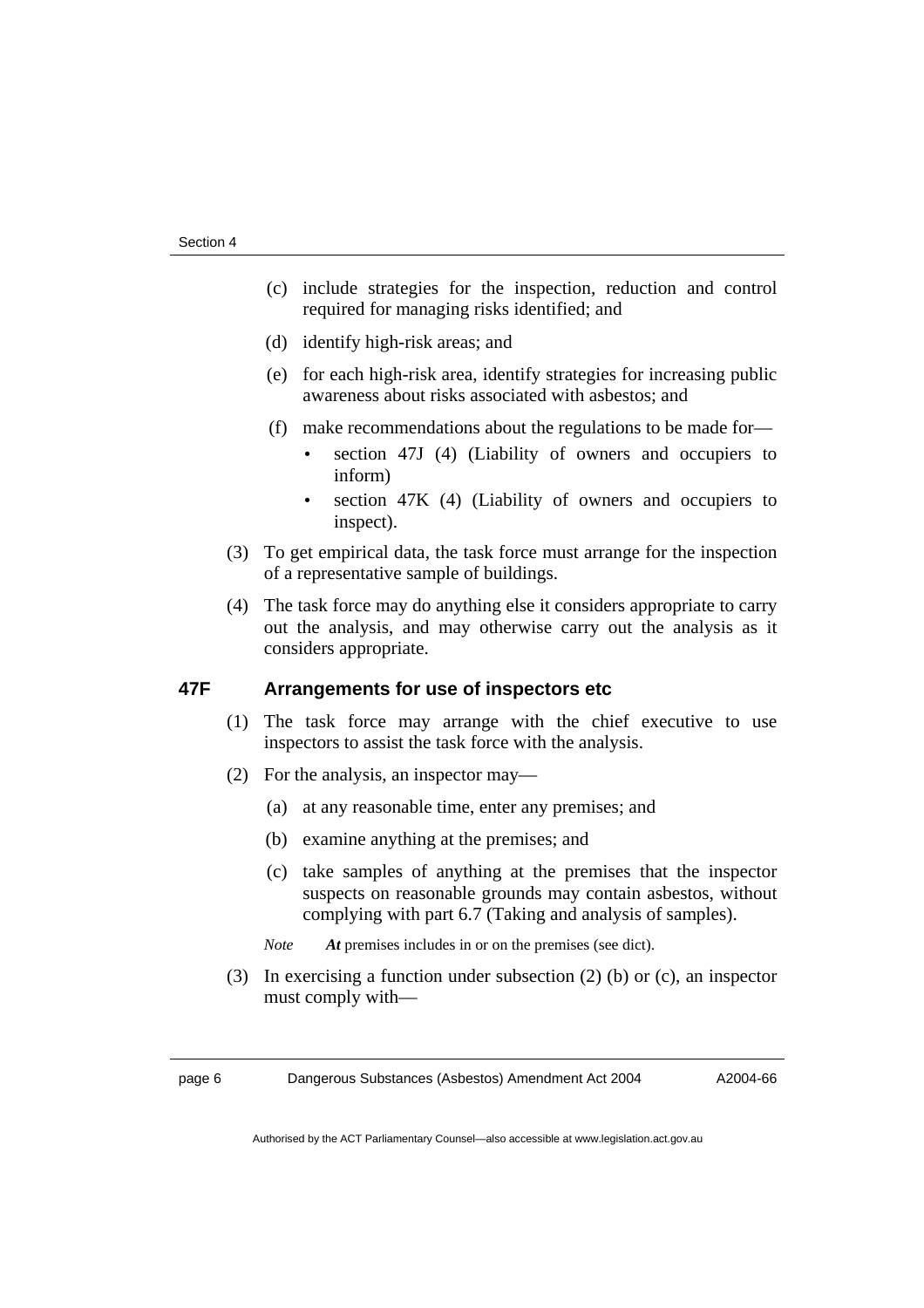- (a) any standards under the building code about the handling of asbestos; and
- (b) any relevant rules or guidelines published by Standards Australia about the handling of asbestos.
- (4) An inspector who enters premises under subsection (2) is taken to have entered the premises under chapter 7 (Enforcement powers) and to be exercising functions under that chapter.
	- *Note* The provisions of ch 7 that apply in relation to an inspector include the following:
		- s 143 (Production of identity card)
		- s 176 (Damage etc to be minimised)
		- s 177 (Compensation to be paid in certain circumstances).

### **47G Report of analysis**

- (1) The task force must give the report of the analysis to the Minister by 1 August 2005.
- (2) The Minister must present to the Legislative Assembly, within 5 sitting days after the day the Minister receives the report—
	- (a) the report; and
	- (b) a draft of regulations proposed to be made by the Executive in response to—
		- (i) recommendations made by the task force under section  $47E(2)$  (f); and
		- (ii) any other aspects of the task force's analysis.

# **47H Expiry—pt 3A.2**

This part expires on 31 August 2006.

#### A2004-66

page 7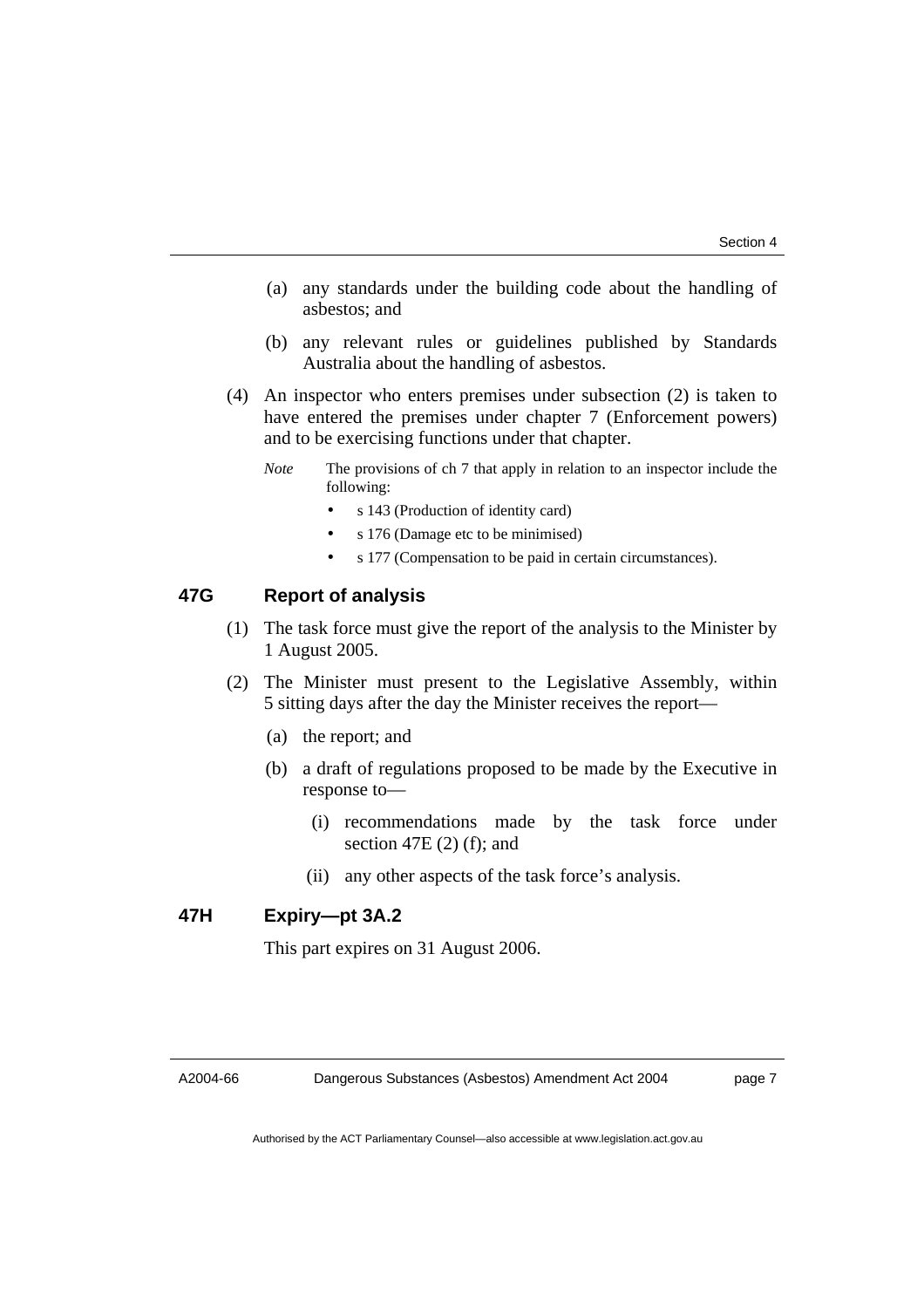Section 5

# **Part 3A.3 Public education**

# **47I Duty to publish educational material**

 The Minister must publish educational material to increase public awareness about risks associated with asbestos.

| 5<br>New part 3A.4 |  |
|--------------------|--|
|--------------------|--|

*insert* 

# **Part 3A.4 Special duties of care for asbestos**

# **47J Liability of owners and occupiers to inform**

- (1) This section applies to an owner or occupier of premises if the owner or occupier knows, or ought reasonably to know, that there is asbestos at the premises.
- (2) The owner or occupier has a duty of care to a person at risk to give the person, in writing, the required information about the asbestos.
	- *Note* If a form is approved under s 222 for this provision, the form must be used.
- (3) This section does not affect—
	- (a) common law rules about the liability of owners or occupiers in relation to their premises; or
	- (b) any obligation that an owner or occupier of premises has under any other Territory law or contract; or
	- (c) any other duty of care; or
	- (d) any other liability, including any liability of manufacturers.

page 8 Dangerous Substances (Asbestos) Amendment Act 2004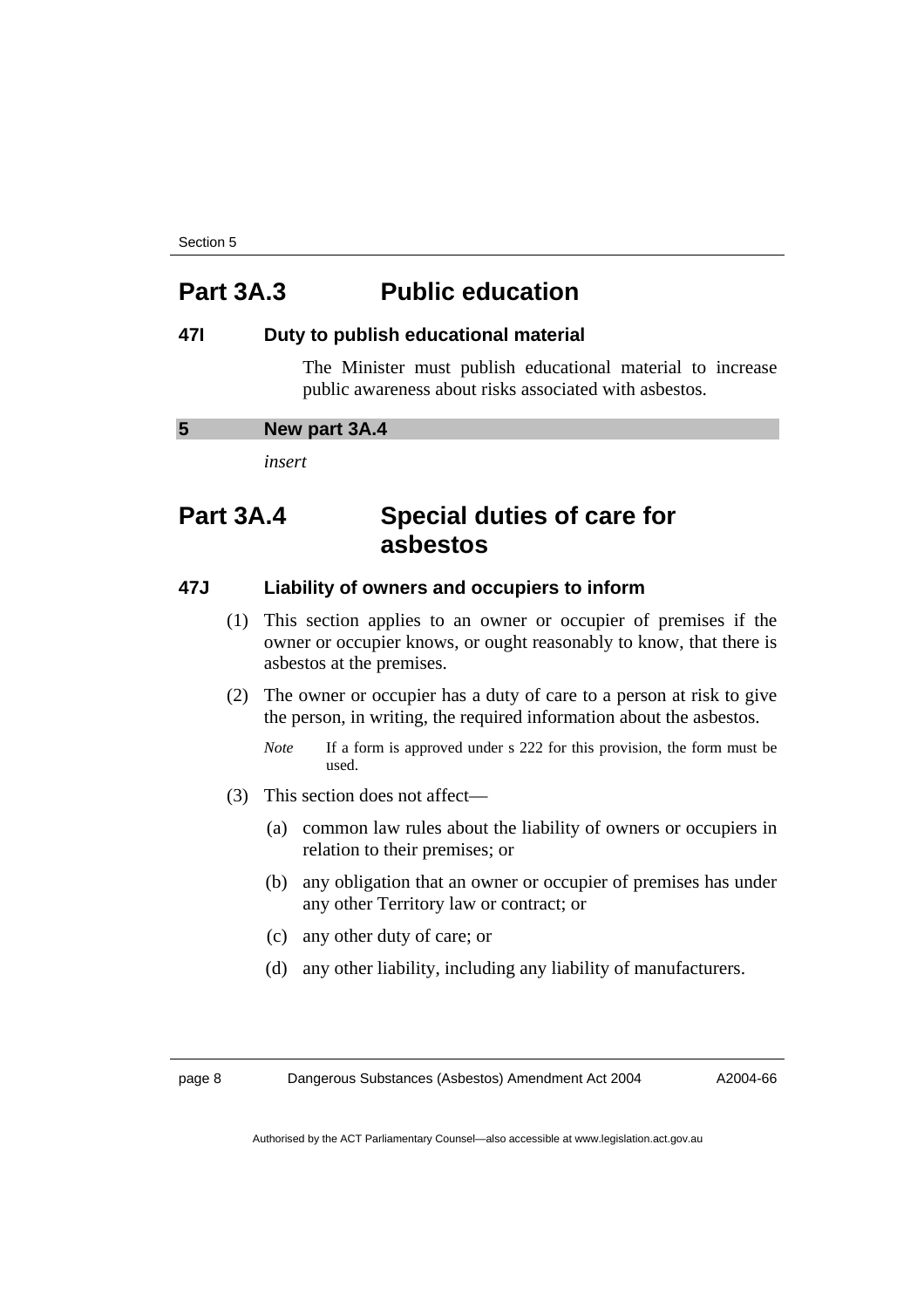(4) In this section:

*construction service*—see the *Construction Occupations (Licensing) Act 2004*, section 6.

*occupier*, of premises, includes the lessor of premises let under a tenancy if the lessor—

- (a) has an obligation to the tenant to maintain or repair the premises; or
- (b) could exercise a right to enter the premises to carry out maintenance or repairs.

*person at risk*, for premises, means—

- (a) a person doing relevant work at the premises; or
- (b) a person who is, or is likely to be, a purchaser of the premises; or
- (c) a person who is, or is likely to be, a tenant of the premises.

#### *relevant work* means—

- (a) a construction service; or
- (b) renovation work; or
- (c) work prescribed under the regulations.

#### *renovation work* includes—

- (a) the structural or non-structural alteration of a building; and
- (b) repairs to a building; and
- (c) the installation or removal of a fixture; and
- (d) work prescribed under the regulations.

*required information*, about asbestos, means—

 (a) up-to-date information about the location and condition of the asbestos; and

A2004-66 Dangerous Substances (Asbestos) Amendment Act 2004 page 9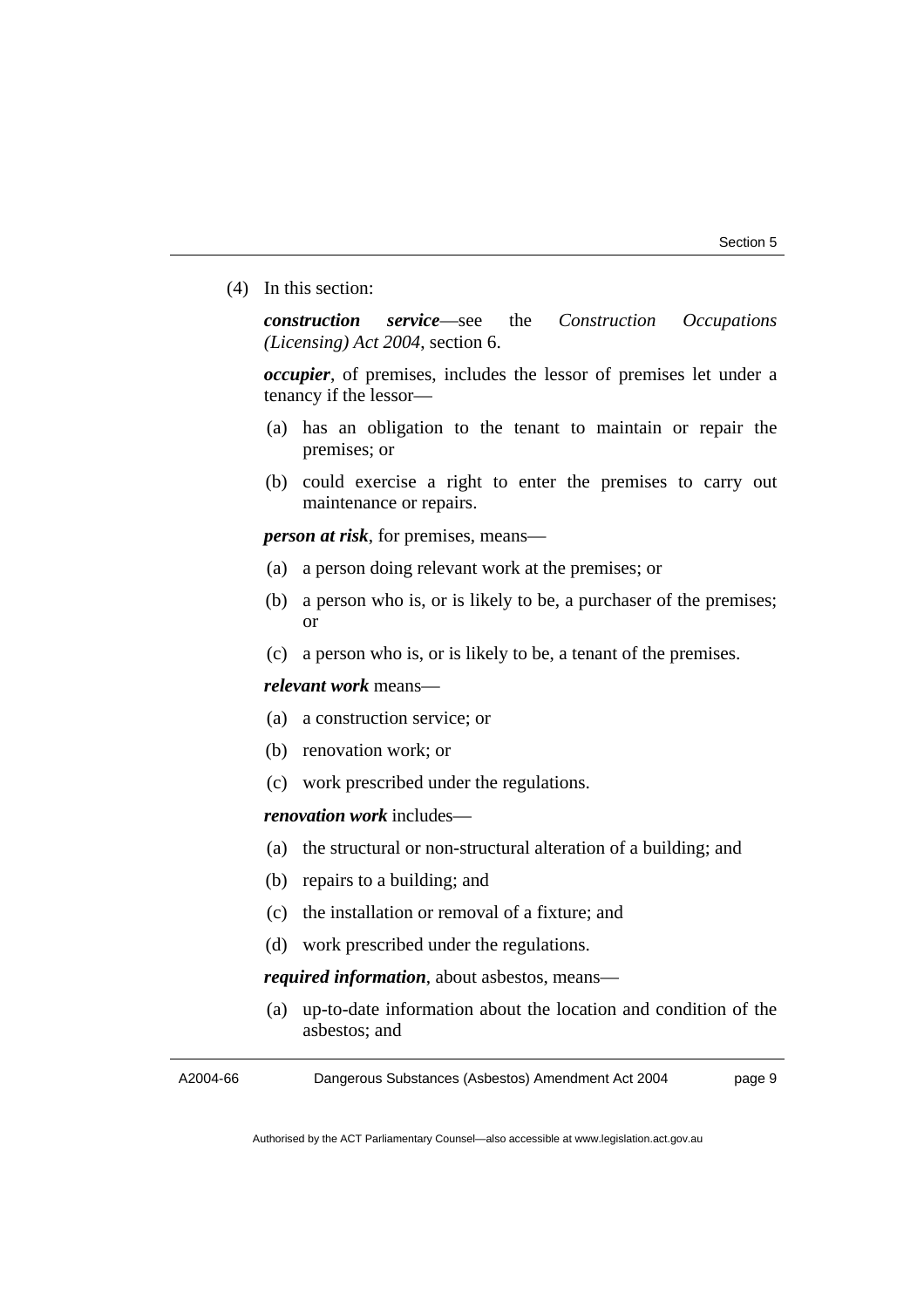(b) any other information prescribed under the regulations.

*in part 3A.4, insert* 

# **47K Liability of owners and occupiers to inspect**

- (1) This section applies to an owner or occupier of premises if—
	- (a) the owner or occupier is engaging in activity at the premises that is a high-risk activity in relation to asbestos; and
	- (b) either of the following subparagraphs applies:
		- (i) the owner or occupier does not know whether there is asbestos at the premises;
		- (ii) the owner or occupier knows that there is asbestos at the premises but does not know the required information about the asbestos.
- (2) The owner or occupier has a duty of care—
	- (a) if subsection (1) (b) (i) applies—to find out whether there is asbestos at the premises and, if there is asbestos at the premises, to find out the required information about the asbestos; or
	- (b) if subsection (1) (b) (ii) applies—to find out the required information about the asbestos.
- (3) This section does not affect—
	- (a) common law rules about the liability of owners or occupiers in relation to their premises; or
	- (b) any obligation an owner or occupier of premises has under any other Territory law or contract; or
	- (c) any other duty of care; or

page 10 Dangerous Substances (Asbestos) Amendment Act 2004

A2004-66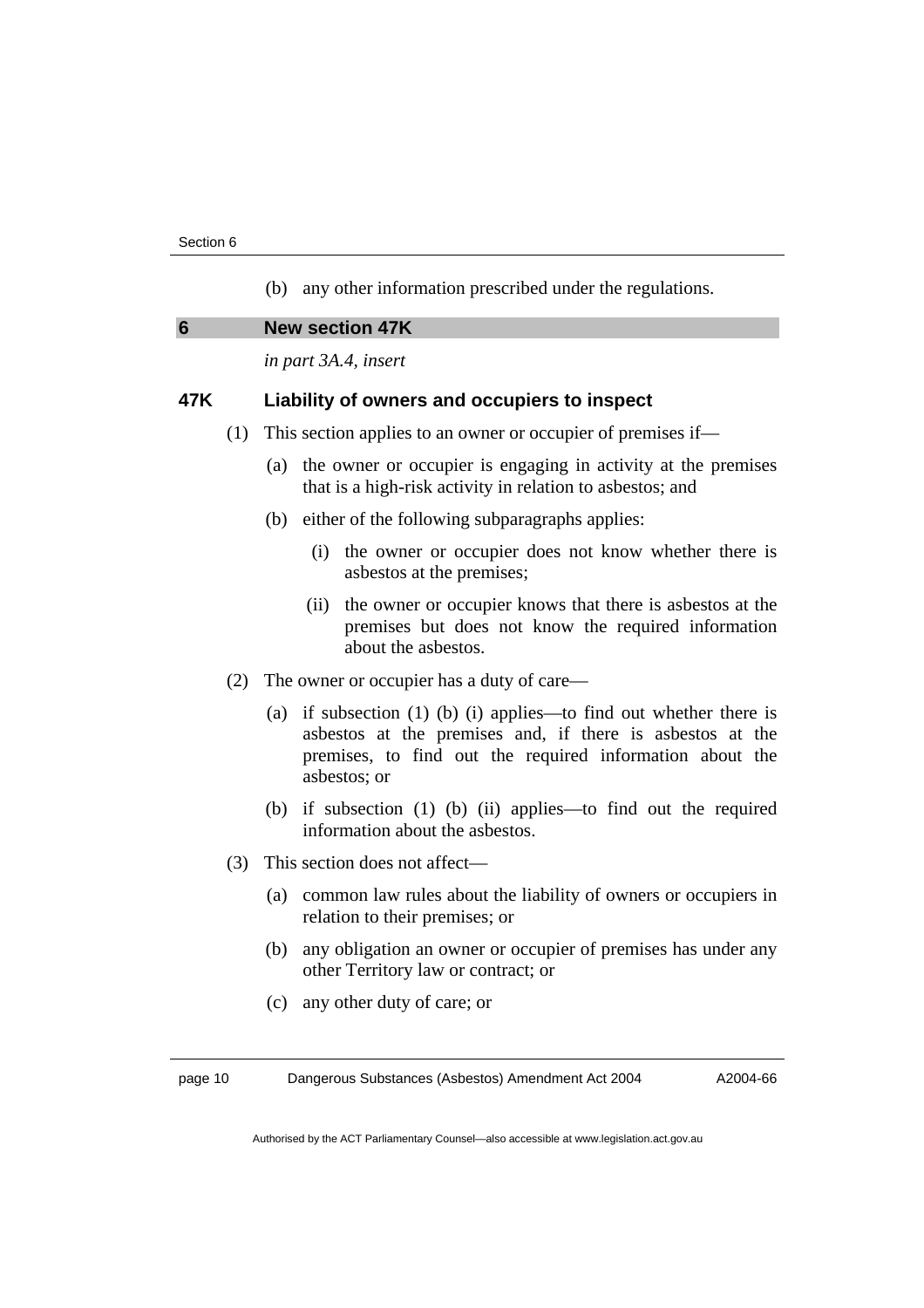- (d) any other liability, including any liability of manufacturers.
- (4) In this section:

*high-risk activity* means an activity prescribed under the regulations.

*required information*—see section 47J (4).

#### **7 New part 3A.5 and schedule 1 to this Act**

*insert* 

# **Part 3A.5 Other provisions about asbestos**

# **47L Asbestos reports**

- (1) A seller of property commits an offence if the seller does not, before the day the property is first advertised or offered for sale or listed by an agent, obtain an inspection report (an *asbestos report*) for the property that—
	- (a) is completed in accordance with the regulations; and
	- (b) contains the required information.

Maximum penalty: 10 penalty units.

 (2) If the property is a residential property, the asbestos report may be included in a building and compliance inspection report from an inspection carried out not earlier than 3 months before the day the property was first advertised or offered for sale or listed by an agent.

A2004-66

page 11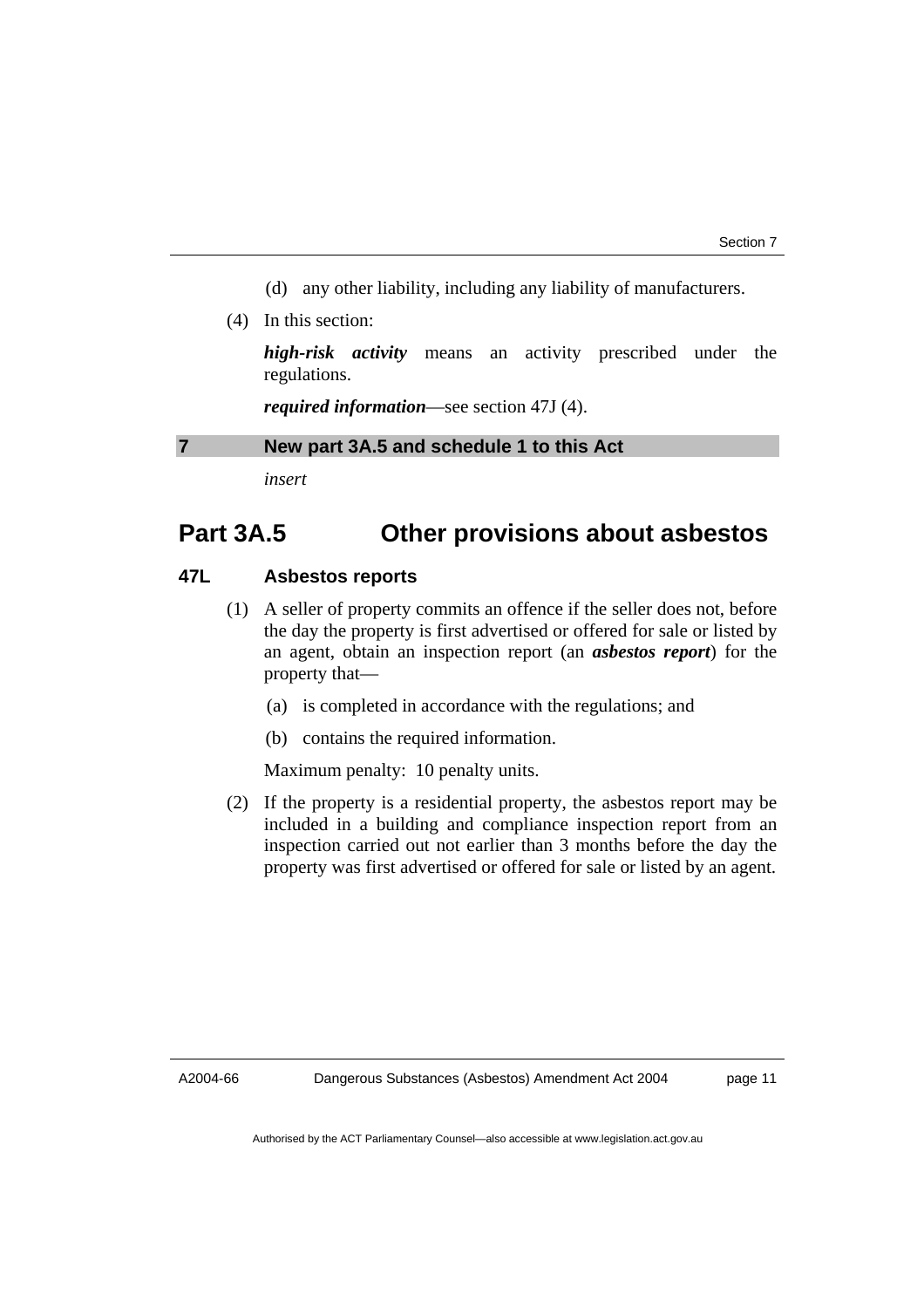(3) A seller of property commits an offence if an asbestos report for the property is not available for inspection to a prospective buyer (or an agent for a prospective buyer) during the time when an offer to buy the property may be made to the seller.

Maximum penalty: 10 penalty units.

- (4) This section does not apply in relation to a sale of property if—
	- (a) the sale arises from the exercise of an option to buy the property and—
		- (i) the option was contained in a will or sublease; or
		- (ii) the period for exercise of the option was longer than 60 days; or
	- (b) the buyer is a related person of the seller.
- (5) An offence against this section is a strict liability offence.
- (6) In this section:

*building and compliance inspection report*—see the *Civil Law (Sale of Residential Property) Act 2003*, section 7.

*property* means—

- (a) land on which there are (or there are under construction) premises; or
- (b) a unit under the *Unit Titles Act 2001*; or
- (c) a lot in a community title scheme under the *Community Title Act 2001*.

*prospective buyer*, of property, includes a prospective grantee of an option to buy the property.

*related person*—see the *Duties Act 1999*, dictionary.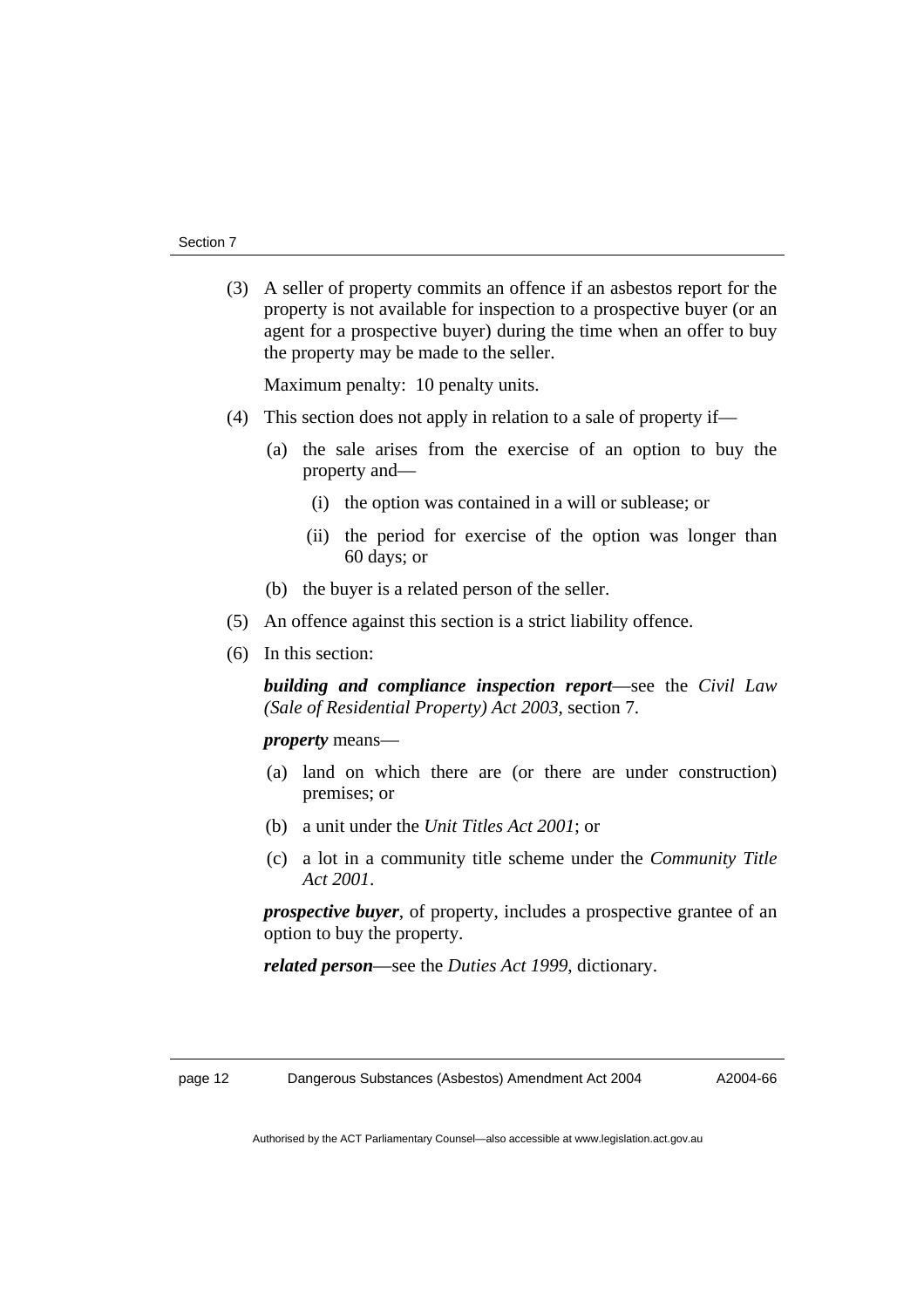*required information*, for property, means—

- (a) up-to-date information about the location and condition of asbestos (if any) at the property; and
- (b) any other information prescribed under the regulations.

*residential property*—see the *Civil Law (Sale of Residential Property) Act 2003*, section 8.

*seller*, of property, means a person who—

- (a) has a legal or equitable interest in the property that the person is entitled to sell; and
- (b) offers to sell, or invites an offer to buy, the interest.

# **Schedule 1 Other amendments**

# **Part 1.1 Building Act 2004**

### **[1.1] New section 42A**

*insert* 

# **42A Contravention of requirements for building work involving asbestos**

- (1) This section applies to specialist building work that involves the handling of asbestos or disturbance of loose asbestos.
- (2) The person who carries out the building work commits an offence if the carrying out of the work contravenes section 42.

Maximum penalty: 50 penalty units.

- (3) An offence against subsection (2) is a strict liability offence.
- (4) The owner of the parcel of land where the building work is carried out commits an offence if—

A2004-66

Dangerous Substances (Asbestos) Amendment Act 2004

page 13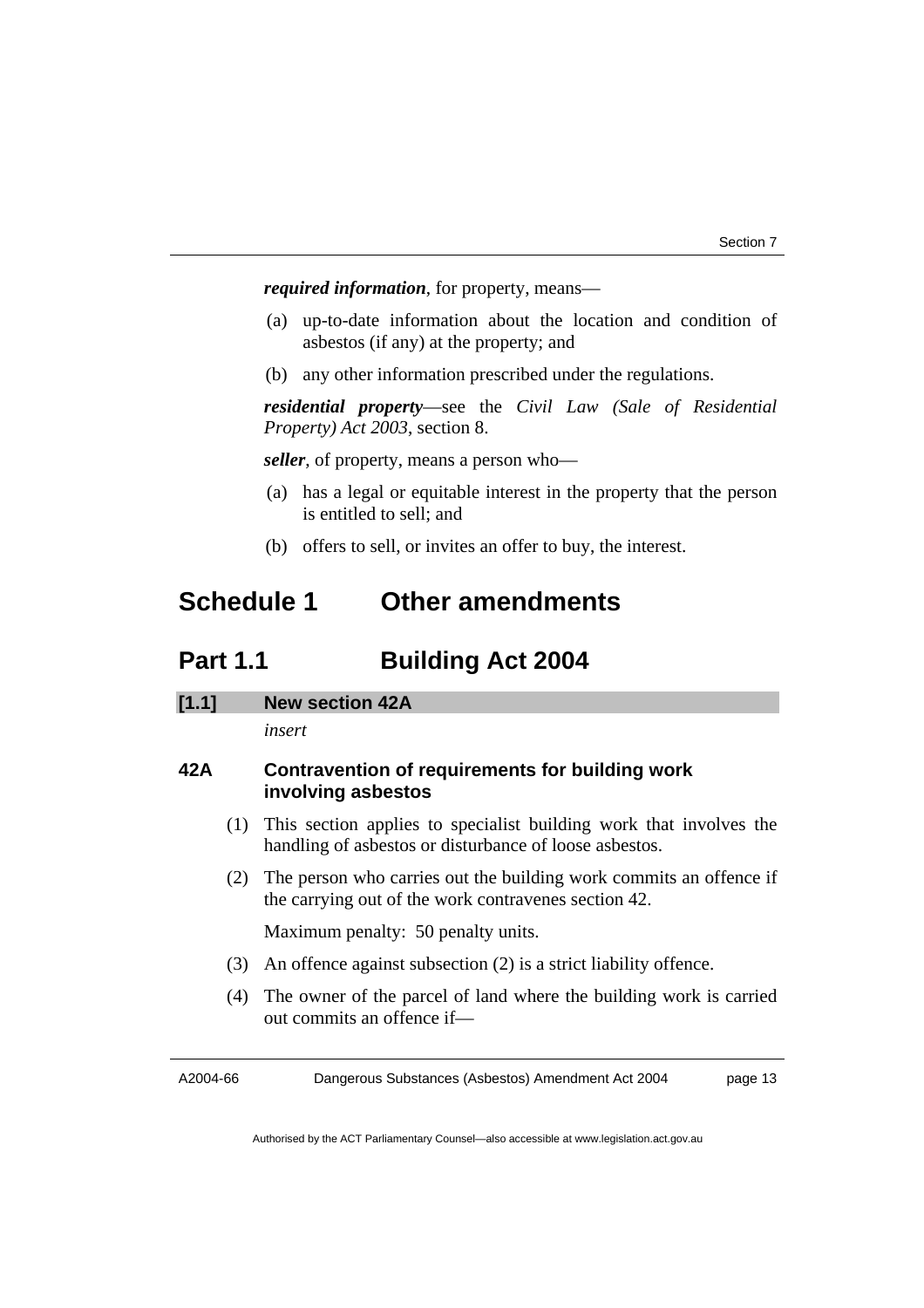- (a) the work is carried out in contravention of section 42; and
- (b) the owner knows that the work is carried out in contravention of that section.

Maximum penalty: 50 penalty units.

- (5) The owner of the parcel of land where the building work is carried out commits an offence if—
	- (a) the work is carried out in contravention of section 42; and
	- (b) the owner is reckless about whether the work is carried out in contravention of that section.

Maximum penalty: 20 penalty units.

(6) This section expires on 1 September 2006.

# **Part 1.2 Building Regulations 2004**

#### **[1.2] New regulations 4A and 4B**

*insert* 

# **4A Meaning of** *building work***—Act, s 6 (2) (a) and (b)**

- (1) *Building work* includes building work that involves the handling of asbestos or disturbance of loose asbestos.
- (2) The handling of asbestos, or disturbance of loose asbestos, by an inspector, for the purpose of taking a sample under the *Dangerous Substances Act 2004*, chapter 3A (Asbestos) is not *building work*.

#### **Examples of handling of asbestos or disturbance of loose asbestos**

- 1 removal of asbestos
- 2 cutting a hole in a sheet of asbestos
- *Note* An example is part of the Act, is not exhaustive and may extend, but does not limit, the meaning of the provision in which it appears (see Legislation Act, s 126 and s 132).

page 14 Dangerous Substances (Asbestos) Amendment Act 2004

A2004-66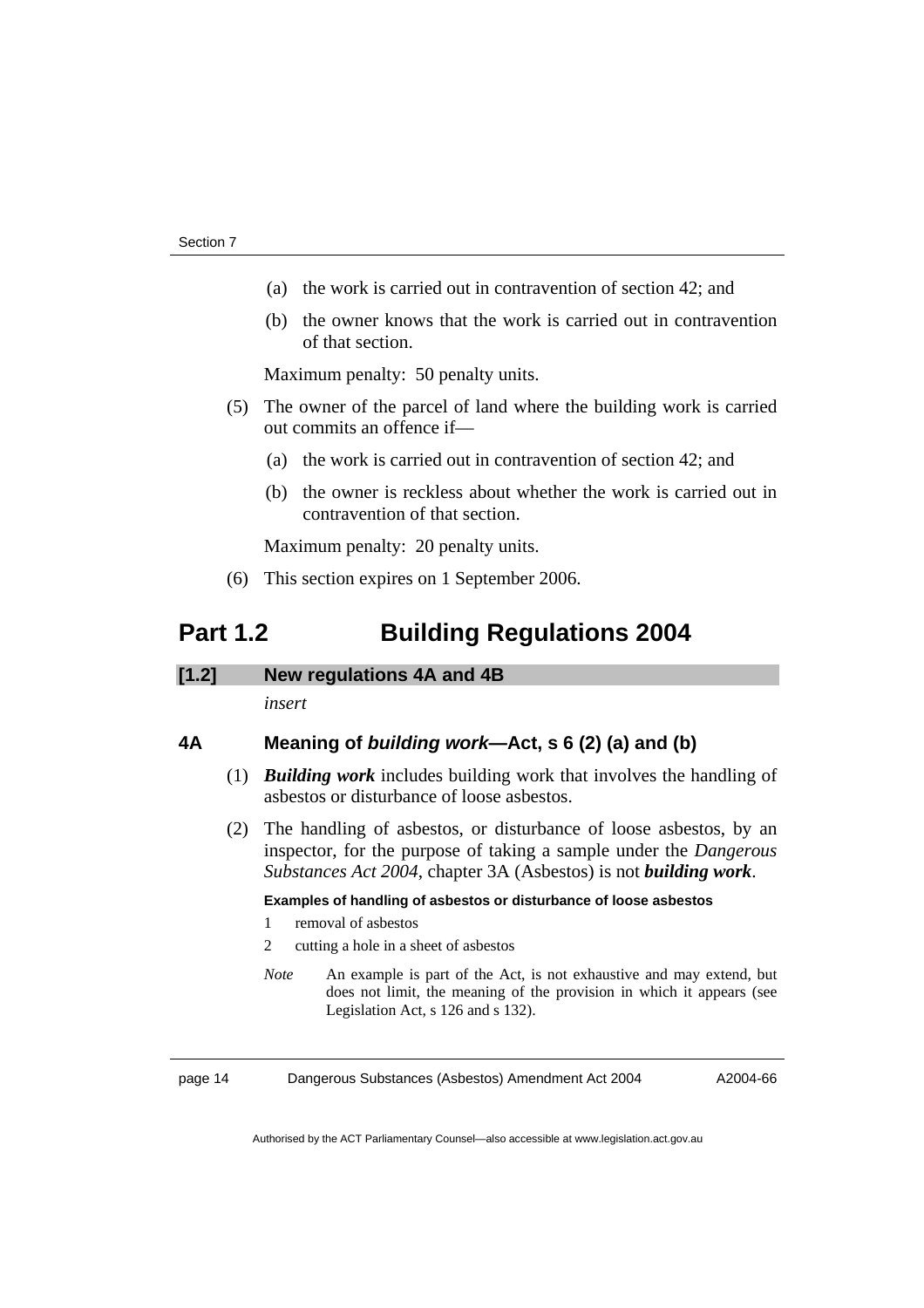(3) This regulation expires on 1 September 2006.

### **4B Meaning of** *specialist building work***—Act, s 9 (b)**

- (1) *Specialist building work* includes building work that involves the handling of asbestos or disturbance of loose asbestos.
- (2) For subregulation (1), the handling of asbestos does not include the handling of stable asbestos cement sheeting that forms part of a residential building.
- (3) This regulation expires on 1 September 2006.

# **[1.3] New regulation 12A**

*insert* 

# **12A Building approval for asbestos removal—Act, s 26 (3)**

- (1) For an application in relation to building work that involves the removal of stable asbestos cement sheeting from a residential building, the application must describe the method proposed to be used to remove the sheeting from the building.
- (2) For an application in relation to building work that involves the removal of asbestos (other than stable asbestos cement sheeting) from a residential building, the following information must be included:
	- (a) the method proposed to be used to remove the asbestos;
	- (b) the approximate quantity and kind of asbestos to be removed;
	- (c) the equipment proposed to be used to remove the asbestos, including any personal protective equipment;
	- (d) details of a program (prepared in accordance with the building code) for monitoring airborne asbestos.
- (3) This regulation expires on 1 September 2006.

A2004-66

Dangerous Substances (Asbestos) Amendment Act 2004

page 15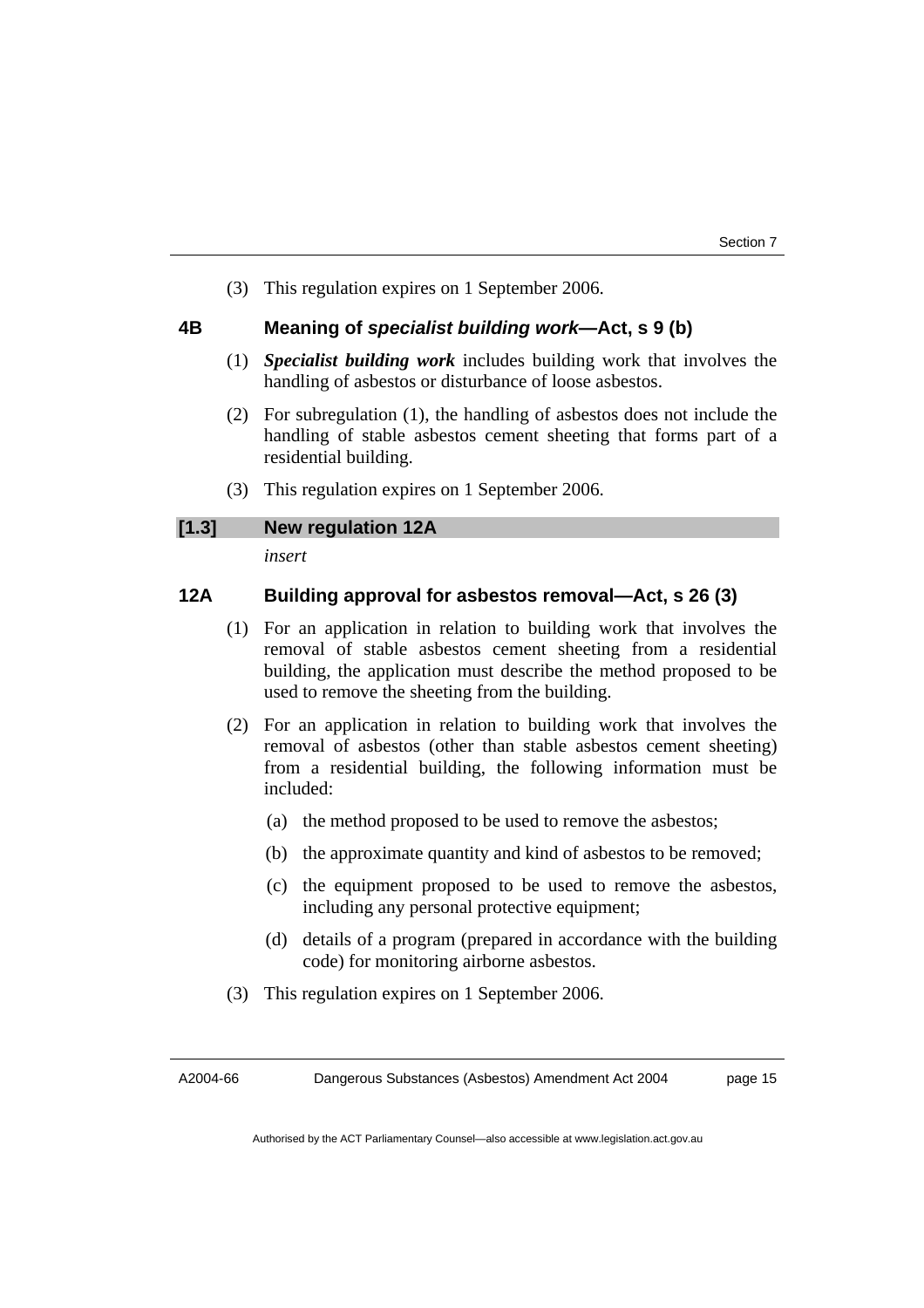#### **[1.4] New regulation 14A**

*insert* 

# **14A Requirements for plans for asbestos removal—Act, s 27 (1) (a)**

- (1) Plans that accompany an application that relates to building work involving the removal of stable asbestos cement sheeting must show the location of the sheeting.
- (2) Plans that accompany an application that relates to building work involving the removal of asbestos (other than stable asbestos cement sheeting) from a residential building must include the following information:
	- (a) the location of the asbestos proposed to be removed;
	- (b) the boundary of the area where people removing the asbestos will be working;
	- (c) if asbestos removed from the building is to be stored on the parcel of land where the building is—where the asbestos is to be stored;
	- (d) if a decontamination facility, air filter or air supply equipment is proposed to be used during the building work on the parcel of land—where each is located.
- (3) In this regulation:

*air filter—*see the building code.

*air supply equipment—*see the building code.

*decontamination facility—*see the building code.

(4) This regulation expires on 1 September 2006.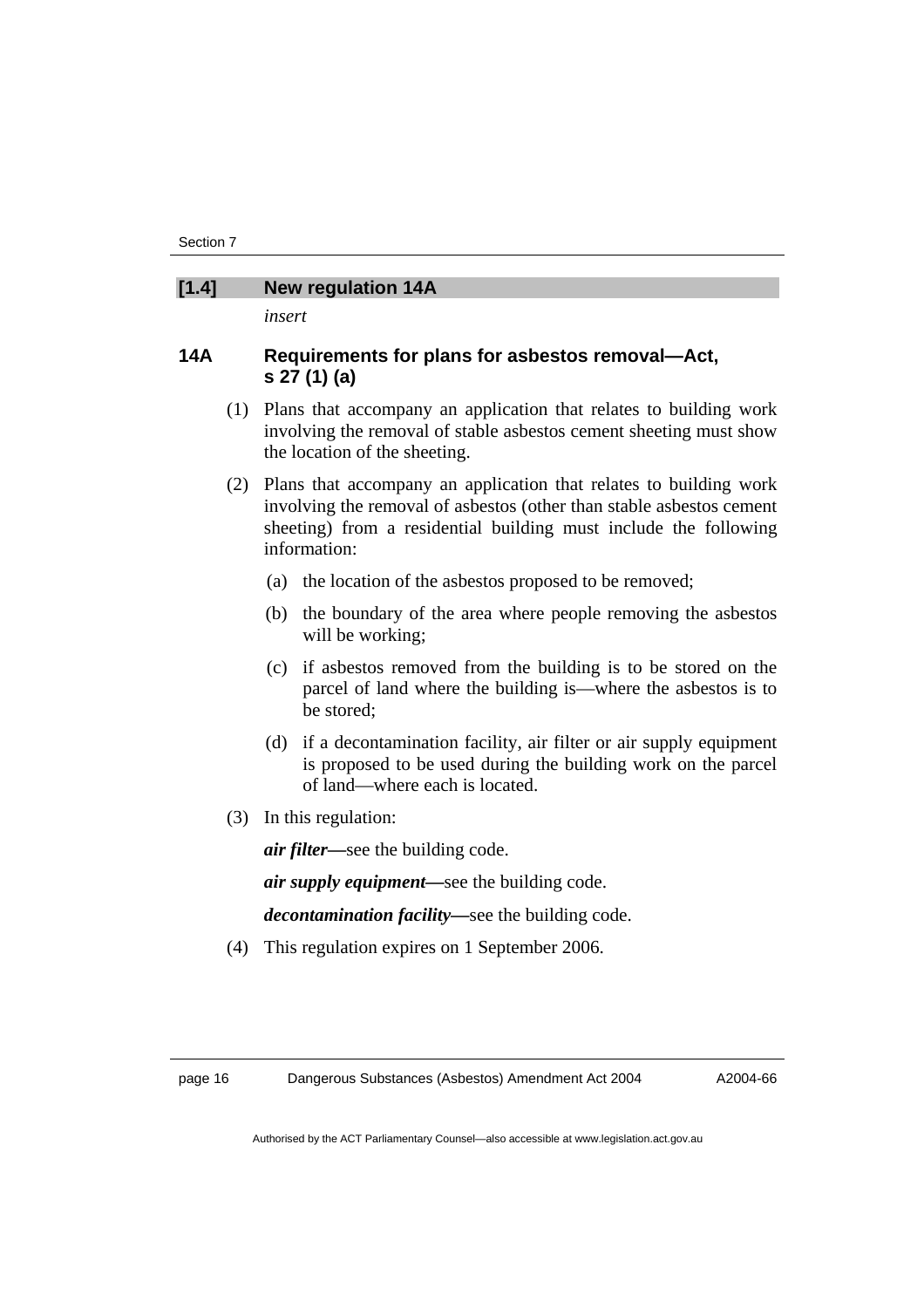# **[1.5] New regulation 31**

*insert* 

# **31 Expiry of definition of** *asbestos*

- (1) The definition of *asbestos* in the dictionary expires on 1 September 2006.
- (2) This regulation expires on 1 September 2006.

### **[1.6] Dictionary, new definition of** *asbestos*

*insert* 

*asbestos*—see the *Dangerous Substances Act 2004*, section 47A.

# **Endnotes**

|  | <b>Presentation speech</b> |  |
|--|----------------------------|--|
|--|----------------------------|--|

Presentation speech made in the Legislative Assembly on 4 August 2004.

**2 Notification** 

Notified under the Legislation Act on 31 August 2004.

# **3 Republications of amended laws**

For the latest republication of amended laws, see www.legislation.act.gov.au.

A2004-66

Dangerous Substances (Asbestos) Amendment Act 2004

page 17